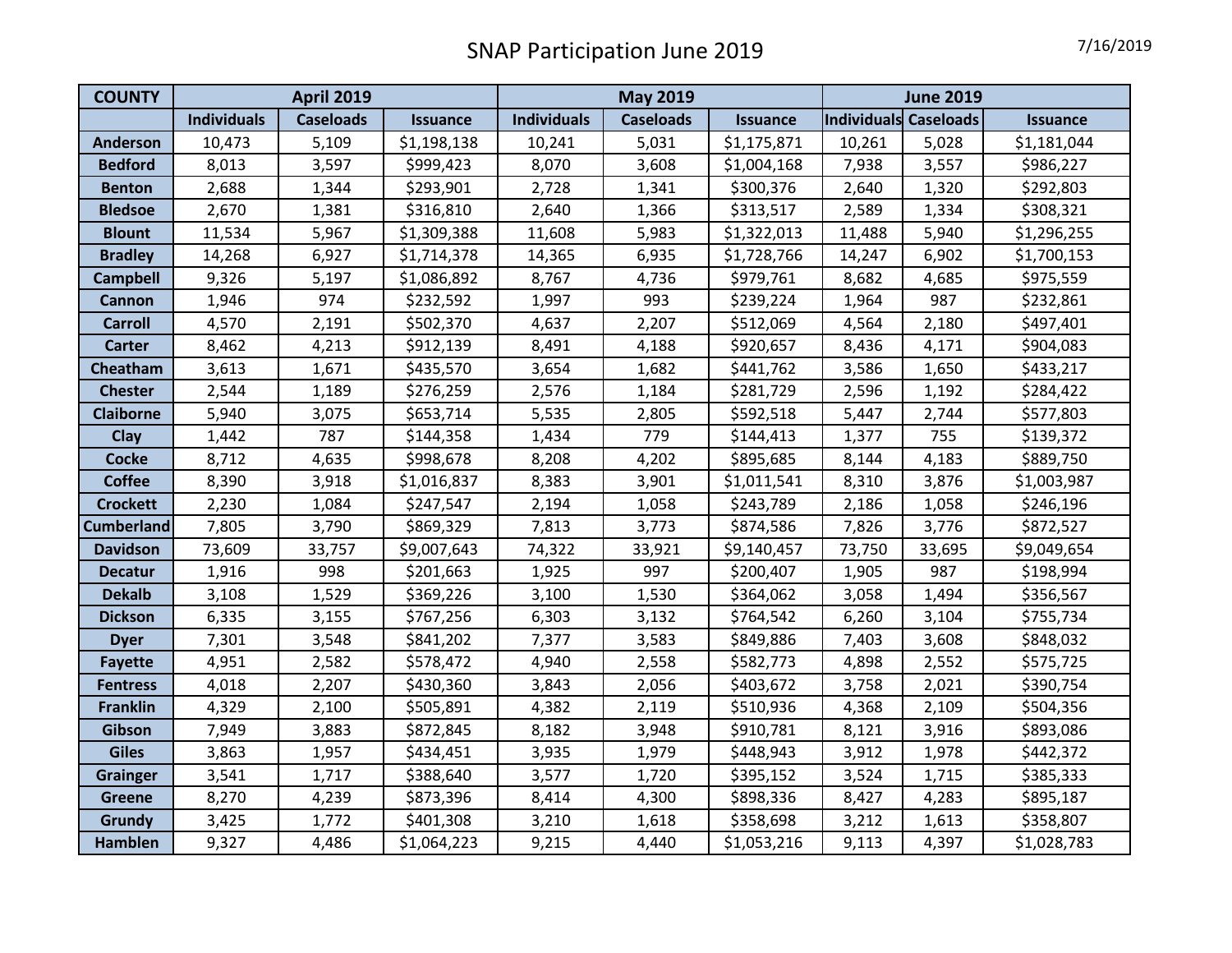|                  | <b>April 2019</b>  |                  |                 | <b>May 2019</b>    |                  |                 | <b>June 2019</b>      |        |                 |
|------------------|--------------------|------------------|-----------------|--------------------|------------------|-----------------|-----------------------|--------|-----------------|
| <b>COUNTY</b>    | <b>Individuals</b> | <b>Caseloads</b> | <b>Issuance</b> | <b>Individuals</b> | <b>Caseloads</b> | <b>Issuance</b> | Individuals Caseloads |        | <b>Issuance</b> |
| <b>Hamilton</b>  | 43,528             | 21,661           | \$5,379,400     | 43,423             | 21,603           | \$5,385,091     | 43,276                | 21,522 | \$5,340,968     |
| <b>Hancock</b>   | 2,294              | 1,222            | \$253,140       | 2,312              | 1,233            | \$255,722       | 2,312                 | 1,235  | \$254,154       |
| <b>Hardeman</b>  | 4,603              | 2,439            | \$530,144       | 4,376              | 2,234            | \$495,749       | 4,317                 | 2,207  | \$487,702       |
| <b>Hardin</b>    | 4,716              | 2,480            | \$516,104       | 4,675              | 2,444            | \$518,573       | 4,717                 | 2,446  | \$520,512       |
| <b>Hawkins</b>   | 9,137              | 4,476            | \$1,005,654     | 9,113              | 4,443            | \$1,002,248     | 9,056                 | 4,403  | \$995,636       |
| Haywood          | 4,211              | 2,280            | \$483,393       | 3,986              | 2,083            | \$445,296       | 3,943                 | 2,061  | \$433,334       |
| <b>Henderson</b> | 4,798              | 2,428            | \$518,686       | 4,937              | 2,463            | \$538,673       | 4,814                 | 2,390  | \$521,444       |
| <b>Henry</b>     | 5,351              | 2,666            | \$609,345       | 5,466              | 2,687            | \$625,515       | 5,306                 | 2,628  | \$606,165       |
| <b>Hickman</b>   | 3,687              | 1,769            | \$415,759       | 3,674              | 1,738            | \$422,088       | 3,598                 | 1,719  | \$407,649       |
| <b>Houston</b>   | 1,311              | 617              | \$144,254       | 1,304              | 609              | \$142,115       | 1,290                 | 600    | \$141,419       |
| <b>Humphreys</b> | 2,348              | 1,121            | \$269,778       | 2,377              | 1,130            | \$273,209       | 2,329                 | 1,118  | \$264,951       |
| <b>Jackson</b>   | 2,042              | 1,077            | \$225,237       | 2,046              | 1,072            | \$227,381       | 2,022                 | 1,063  | \$224,008       |
| <b>Jefferson</b> | 6,619              | 3,242            | \$724,886       | 6,619              | 3,236            | \$732,704       | 6,539                 | 3,186  | \$724,517       |
| Johnson          | 3,169              | 1,723            | \$335,922       | 3,147              | 1,713            | \$334,218       | 3,080                 | 1,686  | \$326,651       |
| <b>Knox</b>      | 46,351             | 23,396           | \$5,441,455     | 46,701             | 23,461           | \$5,492,270     | 46,202                | 23,307 | \$5,409,711     |
| Lake             | 1,836              | 1,016            | \$213,855       | 1,834              | 1,007            | \$214,814       | 1,845                 | 1,015  | \$215,324       |
| Lauderdale       | 5,877              | 3,004            | \$699,754       | 5,857              | 2,984            | \$693,748       | 5,819                 | 2,974  | \$690,450       |
| <b>Lawrence</b>  | 5,948              | 2,869            | \$654,179       | 5,939              | 2,846            | \$649,962       | 5,906                 | 2,832  | \$642,090       |
| <b>Lewis</b>     | 1,831              | 948              | \$200,939       | 1,855              | 949              | \$201,795       | 1,800                 | 930    | \$196,132       |
| Lincoln          | 4,768              | 2,211            | \$544,583       | 4,767              | 2,210            | \$542,237       | 4,774                 | 2,210  | \$542,086       |
| Loudon           | 4,383              | 2,127            | \$499,685       | 4,357              | 2,110            | \$491,709       | 4,267                 | 2,068  | \$476,688       |
| <b>Macon</b>     | 4,430              | 2,089            | \$520,026       | 4,482              | 2,116            | \$531,019       | 4,422                 | 2,080  | \$519,395       |
| <b>Madison</b>   | 15,388             | 7,543            | \$1,782,925     | 15,677             | 7,602            | \$1,846,811     | 15,693                | 7,584  | \$1,836,830     |
| <b>Marion</b>    | 4,809              | 2,359            | \$575,721       | 4,792              | 2,355            | \$574,121       | 4,687                 | 2,288  | \$557,048       |
| <b>Marshall</b>  | 3,642              | 1,704            | \$419,307       | 3,689              | 1,703            | \$421,769       | 3,721                 | 1,710  | \$420,360       |
| <b>Maury</b>     | 9,389              | 4,493            | \$1,118,089     | 9,394              | 4,457            | \$1,118,345     | 9,296                 | 4,402  | \$1,096,852     |
| <b>Meigs</b>     | 2,134              | 1,070            | \$249,734       | 2,115              | 1,052            | \$245,870       | 2,096                 | 1,054  | \$248,968       |
| <b>Monroe</b>    | 6,761              | 3,342            | \$753,041       | 6,837              | 3,340            | \$762,214       | 6,739                 | 3,284  | \$745,391       |
| Montgomery       | 22,045             | 9,656            | \$2,663,683     | 22,146             | 9,700            | \$2,678,775     | 22,272                | 9,736  | \$2,684,405     |
| <b>Moore</b>     | 503                | 224              | \$56,139        | 493                | 220              | \$54,592        | 492                   | 224    | \$54,122        |
| <b>Morgan</b>    | 3,301              | 1,650            | \$355,644       | 3,260              | 1,637            | \$353,731       | 3,246                 | 1,628  | \$354,863       |
| <b>McMinn</b>    | 7,957              | 3,801            | \$927,834       | 7,971              | 3,805            | \$935,061       | 7,946                 | 3,797  | \$929,954       |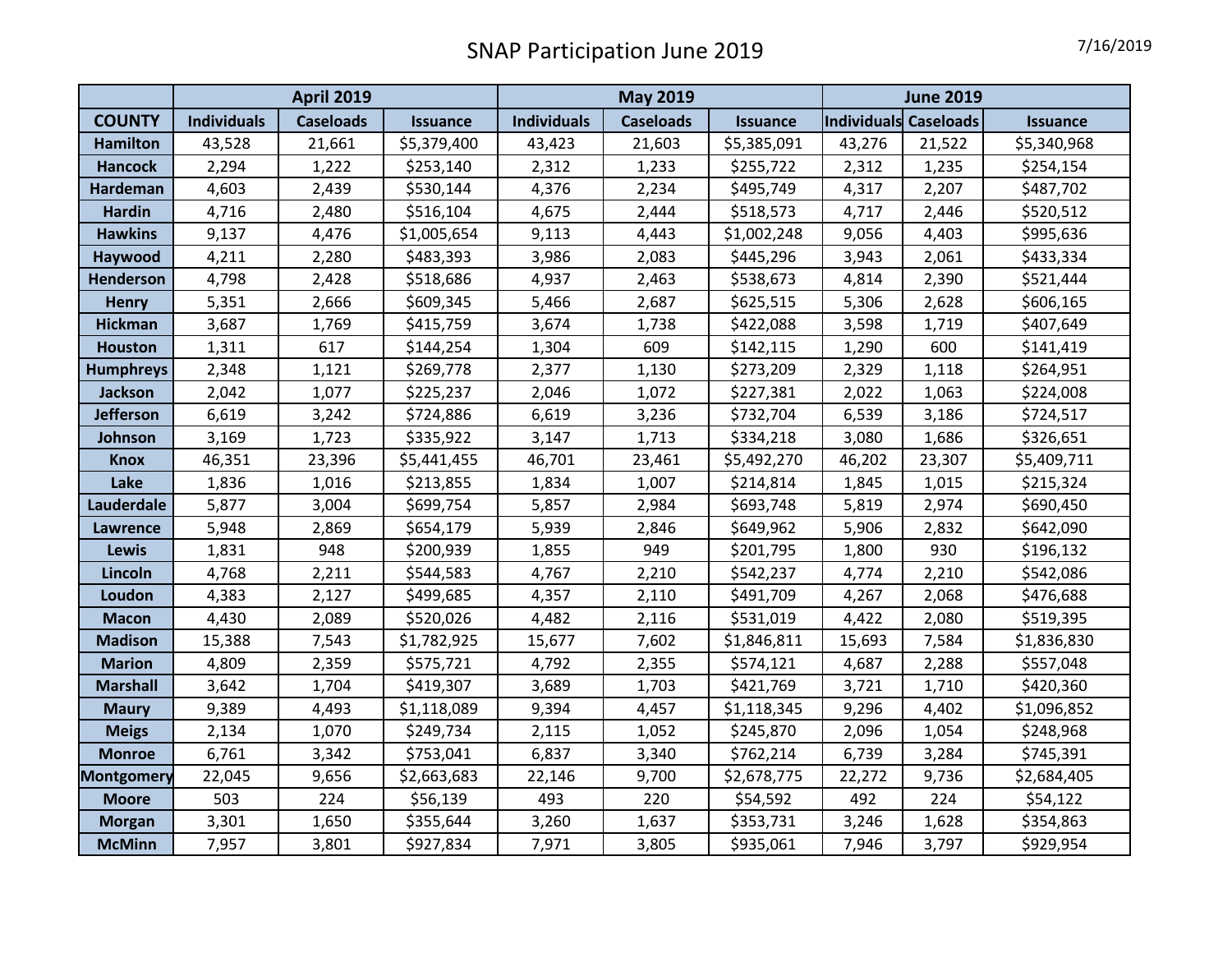| <b>COUNTY</b>     | <b>April 2019</b>  |                  |                 | <b>May 2019</b>    |                  |                 | <b>June 2019</b>      |        |                 |
|-------------------|--------------------|------------------|-----------------|--------------------|------------------|-----------------|-----------------------|--------|-----------------|
|                   | <b>Individuals</b> | <b>Caseloads</b> | <b>Issuance</b> | <b>Individuals</b> | <b>Caseloads</b> | <b>Issuance</b> | Individuals Caseloads |        | <b>Issuance</b> |
| <b>McNairy</b>    | 4,595              | 2,488            | \$509,142       | 4,549              | 2,463            | \$497,858       | 4,453                 | 2,417  | \$485,608       |
| <b>Obion</b>      | 5,243              | 2,601            | \$600,636       | 5,115              | 2,536            | \$584,122       | 5,071                 | 2,508  | \$575,189       |
| <b>Overton</b>    | 3,071              | 1,613            | \$318,246       | 3,083              | 1,606            | \$323,639       | 3,064                 | 1,593  | \$324,808       |
| <b>Perry</b>      | 1,359              | 678              | \$155,638       | 1,286              | 630              | \$145,413       | 1,299                 | 620    | \$144,186       |
| <b>Pickett</b>    | 795                | 419              | \$81,132        | 788                | 420              | \$81,471        | 797                   | 419    | \$81,807        |
| <b>Polk</b>       | 2,419              | 1,173            | \$267,871       | 2,410              | 1,179            | \$267,509       | 2,418                 | 1,180  | \$265,888       |
| Putnam            | 9,766              | 4,875            | \$1,140,474     | 9,881              | 4,878            | \$1,154,656     | 9,709                 | 4,829  | \$1,131,384     |
| Rhea              | 6,070              | 2,933            | \$710,718       | 5,989              | 2,873            | \$701,874       | 5,956                 | 2,866  | \$695,258       |
| Roane             | 6,976              | 3,439            | \$793,585       | 6,976              | 3,417            | \$796,721       | 6,955                 | 3,396  | \$785,309       |
| Robertson         | 7,416              | 3,459            | \$910,091       | 7,363              | 3,422            | \$901,926       | 7,347                 | 3,421  | \$902,636       |
| <b>Rutherford</b> | 24,671             | 10,703           | \$3,022,740     | 24,852             | 10,761           | \$3,061,896     | 24,617                | 10,662 | \$3,015,172     |
| <b>Scott</b>      | 5,756              | 3,016            | \$636,173       | 5,830              | 3,023            | \$642,552       | 5,883                 | 3,049  | \$651,291       |
| Sequatchie        | 2,788              | 1,369            | \$330,783       | 2,835              | 1,385            | \$333,267       | 2,803                 | 1,363  | \$328,746       |
| <b>Sevier</b>     | 9,469              | 4,445            | \$1,031,567     | 9,504              | 4,438            | \$1,030,574     | 9,158                 | 4,322  | \$990,281       |
| <b>Shelby</b>     | 191,049            | 87,767           | \$24,428,717    | 191,927            | 87,971           | \$24,664,644    | 191,622               | 87,807 | \$24,763,077    |
| Smith             | 2,508              | 1,190            | \$294,082       | 2,533              | 1,195            | \$297,947       | 2,481                 | 1,186  | \$290,167       |
| <b>Stewart</b>    | 1,736              | 780              | \$189,285       | 1,724              | 773              | \$189,032       | 1,617                 | 743    | \$173,931       |
| <b>Sullivan</b>   | 21,153             | 10,536           | \$2,358,780     | 21,310             | 10,542           | \$2,389,957     | 21,044                | 10,437 | \$2,353,147     |
| <b>Sumner</b>     | 14,290             | 6,505            | \$1,732,994     | 14,372             | 6,497            | \$1,754,868     | 14,199                | 6,423  | \$1,715,665     |
| <b>Tipton</b>     | 8,594              | 4,079            | \$1,021,371     | 8,673              | 4,086            | \$1,037,555     | 8,625                 | 4,064  | \$1,029,047     |
| <b>Trousdale</b>  | 1,244              | 634              | \$148,882       | 1,239              | 627              | \$152,152       | 1,229                 | 623    | \$148,071       |
| <b>Unicoi</b>     | 2,797              | 1,412            | \$293,116       | 2,736              | 1,410            | \$293,248       | 2,693                 | 1,395  | \$283,427       |
| <b>Union</b>      | 3,788              | 1,739            | \$412,494       | 3,767              | 1,743            | \$411,907       | 3,736                 | 1,733  | \$413,701       |
| <b>Van Buren</b>  | 937                | 461              | \$102,504       | 838                | 418              | \$88,467        | 890                   | 428    | \$95,465        |
| Warren            | 6,767              | 3,319            | \$783,149       | 7,041              | 3,399            | \$820,304       | 7,041                 | 3,389  | \$817,053       |
| <b>Washington</b> | 14,489             | 7,552            | \$1,657,340     | 14,602             | 7,557            | \$1,680,721     | 14,474                | 7,517  | \$1,660,684     |
| Wayne             | 2,220              | 1,169            | \$238,565       | 2,050              | 1,052            | \$212,115       | 2,058                 | 1,054  | \$213,730       |
| <b>Weakley</b>    | 4,737              | 2,412            | \$528,802       | 4,756              | 2,392            | \$530,804       | 4,690                 | 2,376  | \$521,290       |
| White             | 4,181              | 2,019            | \$462,818       | 4,203              | 2,005            | \$464,181       | 4,178                 | 2,008  | \$460,953       |
| <b>Williamson</b> | 3,947              | 1,859            | \$460,963       | 4,035              | 1,879            | \$476,505       | 3,973                 | 1,855  | \$468,312       |
| <b>Wilson</b>     | 9,239              | 4,404            | \$1,144,370     | 9,263              | 4,394            | \$1,152,041     | 9,006                 | 4,307  | \$1,103,112     |